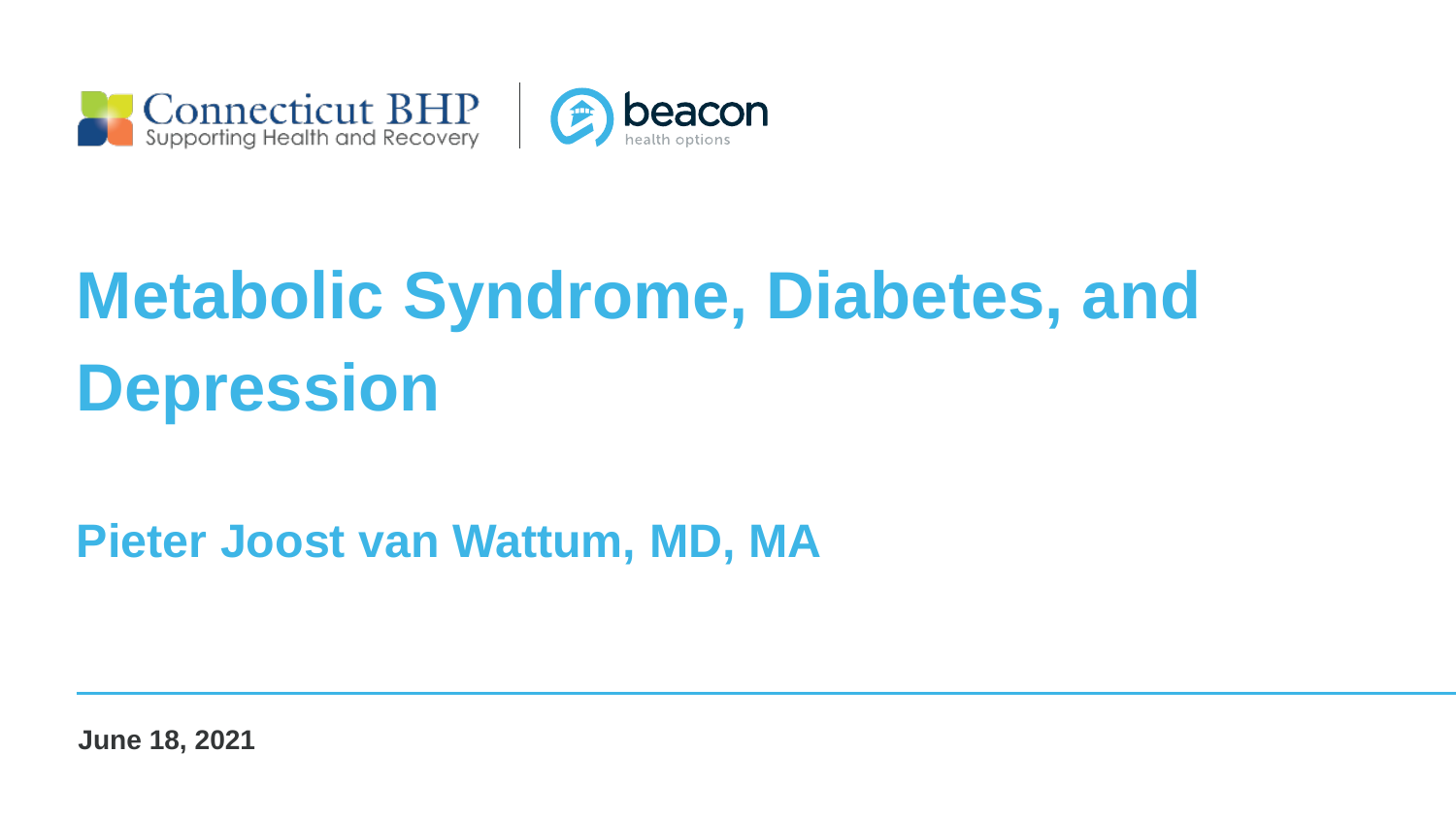

- **1** Learn about Metabolic Syndrome, Diabetes Mellitus, Depression and the relationship between them
- **2** Learn how to assist your patients with prevention and treatment

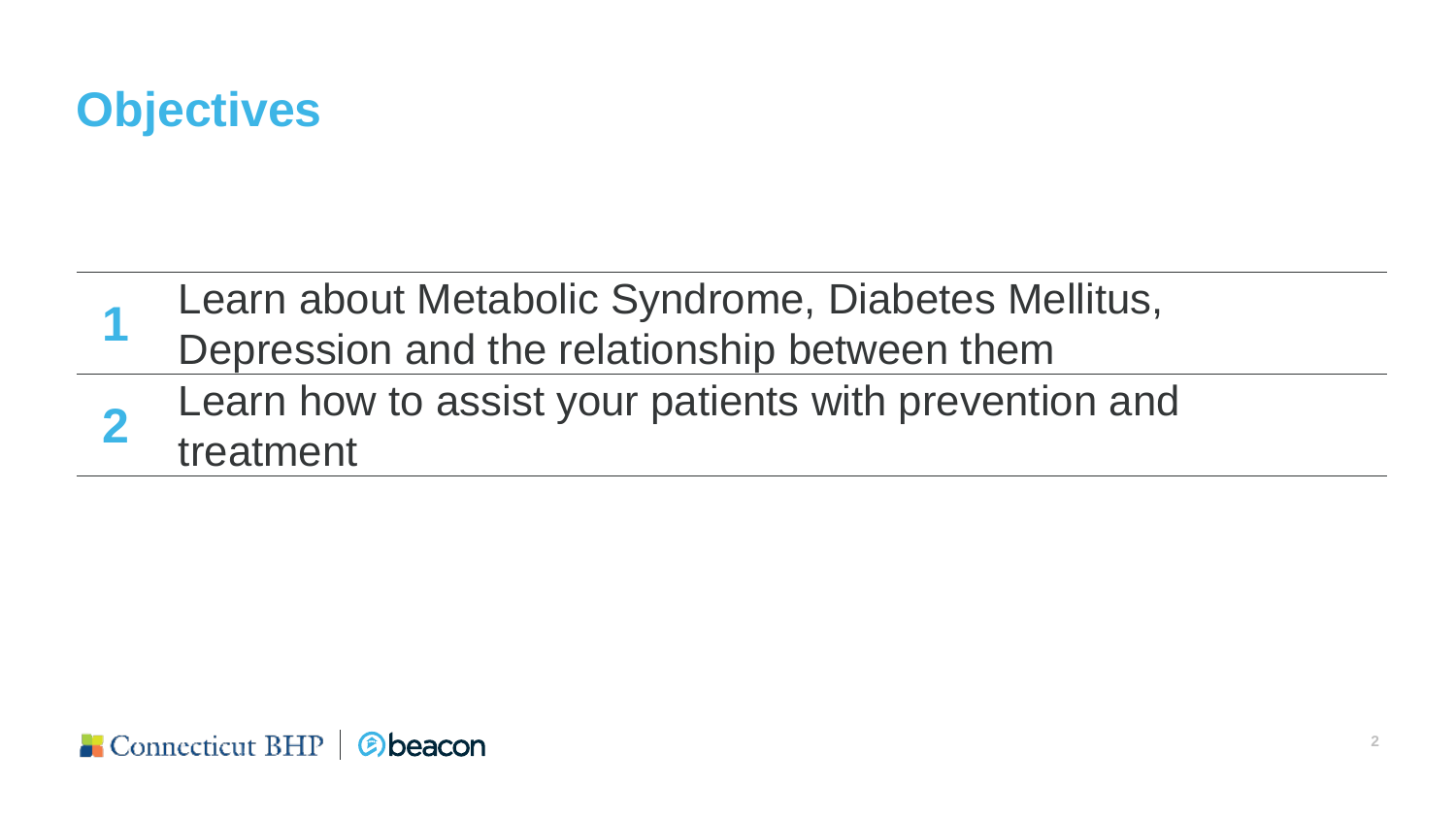#### **Metabolic Syndrome**

#### **Metabolic syndrome is a combination of four conditions:**

- 1. Increased blood pressure
- 2. High blood sugar
	- 3. Excess body fat around the waist
- 4. High cholesterol or triglyceride levels

**Subsequent risk:** Heart disease, stroke and type 2 diabetes

**Prevalence :** Up to one-third of U.S. adults

**Prevention:** Aggressive lifestyle changes can prevent or reverse metabolic syndrome and the consequential (serious) health problems

Connecticut BHP | @beacon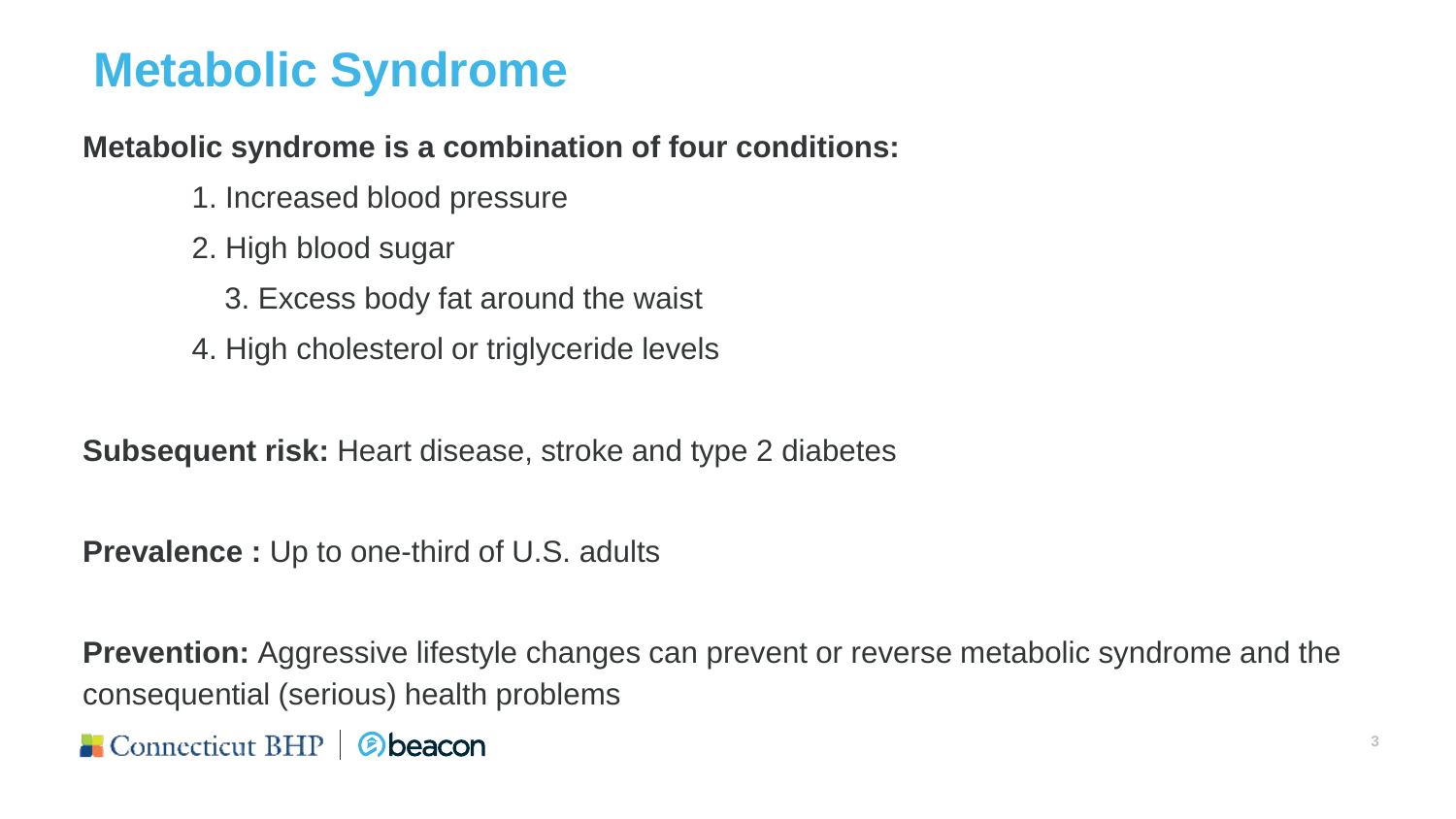#### **Diabetes Mellitus**

- Diabetes mellitus is a disease that affects how your body uses blood sugar (glucose). Glucose is an important source of energy for muscle cells and other tissues and the main fuel source for your brain. Insulin produced in the pancreas moves glucose into the body's cells to provide energy. Lack of insufficient insulin leads to Diabetes
- Diabetes can lead to excess sugar in your blood, which can lead to serious health problems such as vascular disease, blindness, kidney disease, and diabetic coma
- Two Types: 1 and 2 (often abbreviated as T1DM and T2DM), as well as prediabetes and diabetes of pregnancy.
- Type 1 also know as juvenile onset, type 2 "later" onset, generally related to weight gain or older age
- Connecticut BHP | Cobeacon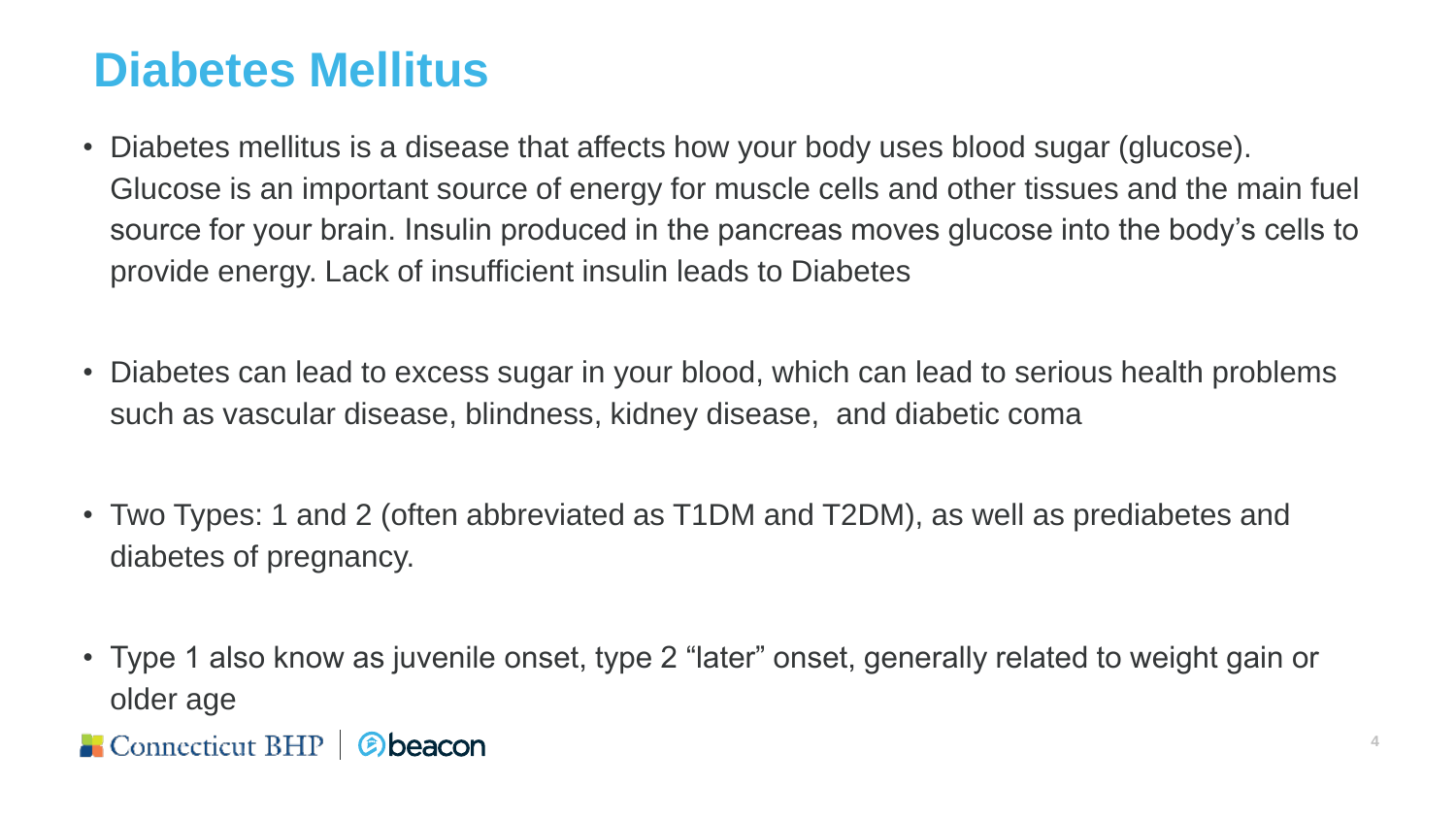### **Diabetes Mellitus Symptoms**

#### **Things you can observe/ask:**

- Frequent urination (often at night)\*
- Thirst\*
- Weight loss without trying
- Feeling hungry\*
- Blurry vision\*
- Numb or tingling hands or feet
- Feeling very tired\*
- Very dry skin
- Sores that heal slowly
- Having more infections than usual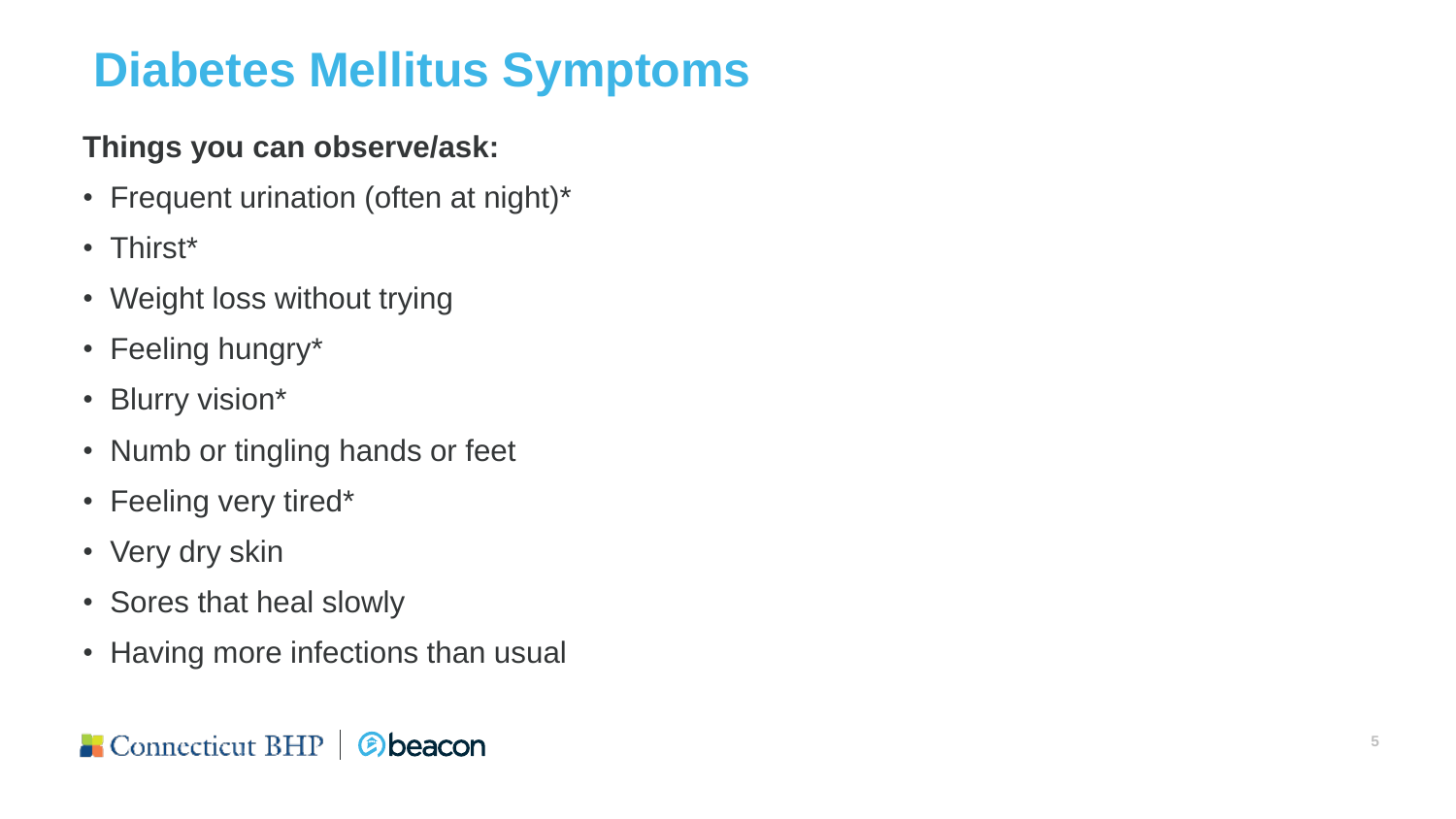#### **Diabetes Mellitus Risk Factors**

- 1. Overweight (body mass index of 25 or greater) -> increase blood sugar
- 2. Prediabetes (high blood sugars, but no other symptoms yet)
- 3. Age 45 years or older
- 4. Have a parent or sibling with type 2 diabetes
- 5. Being physically active less than 3 times a week
- 6. Higher risk for African American, Hispanic/Latino American, American Indian, or Alaska Native, Pacific Islanders or Asian Americans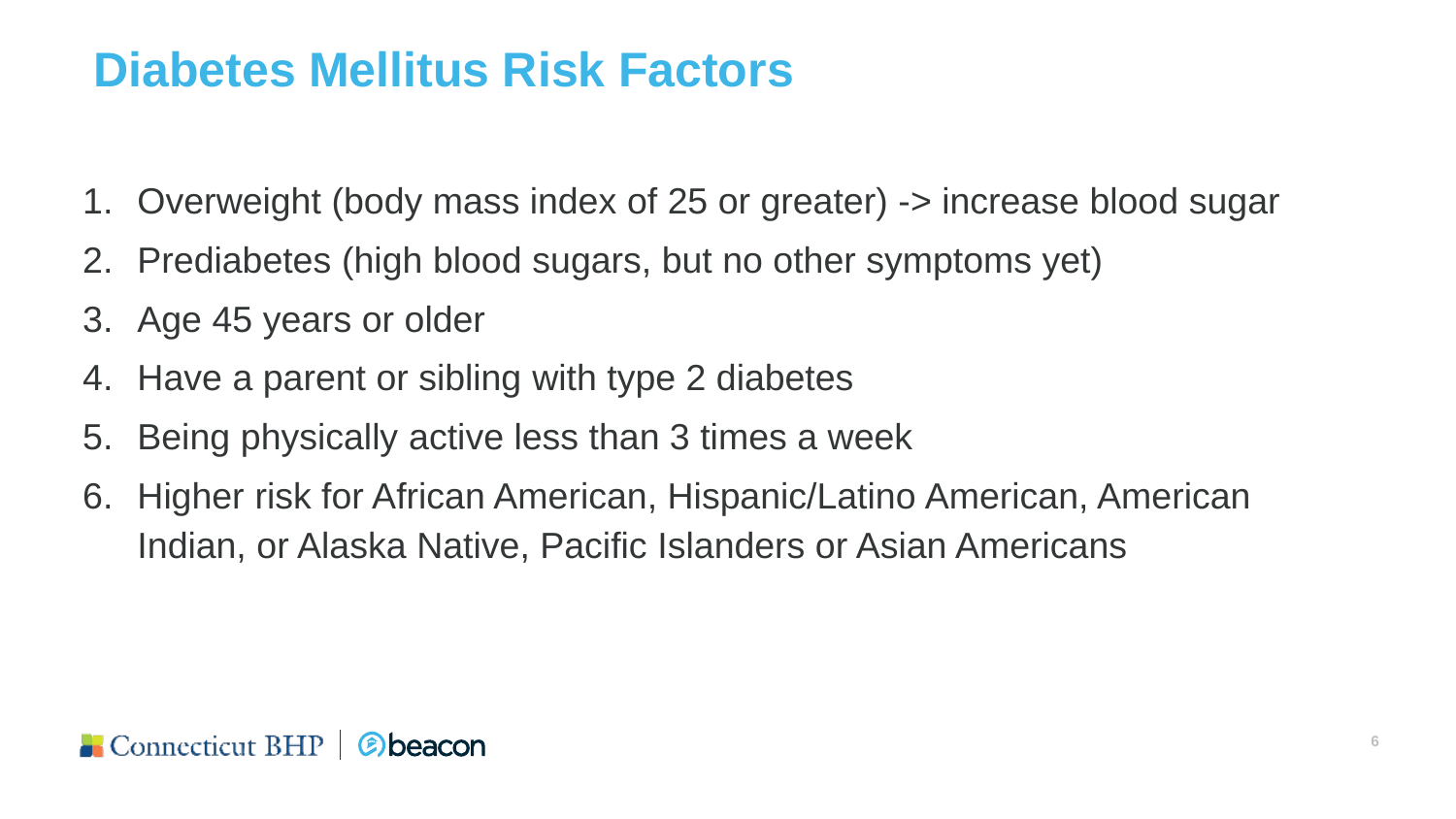## *(Major) Depression*

A combination of five or more of the following symptoms

- Sadness
- Decrease in interest
- Guilt feelings
- Decrease in energy
- Trouble concentrating
- Decrease or increase in appetite
- Psychomotor retardation
- Suicidal thoughts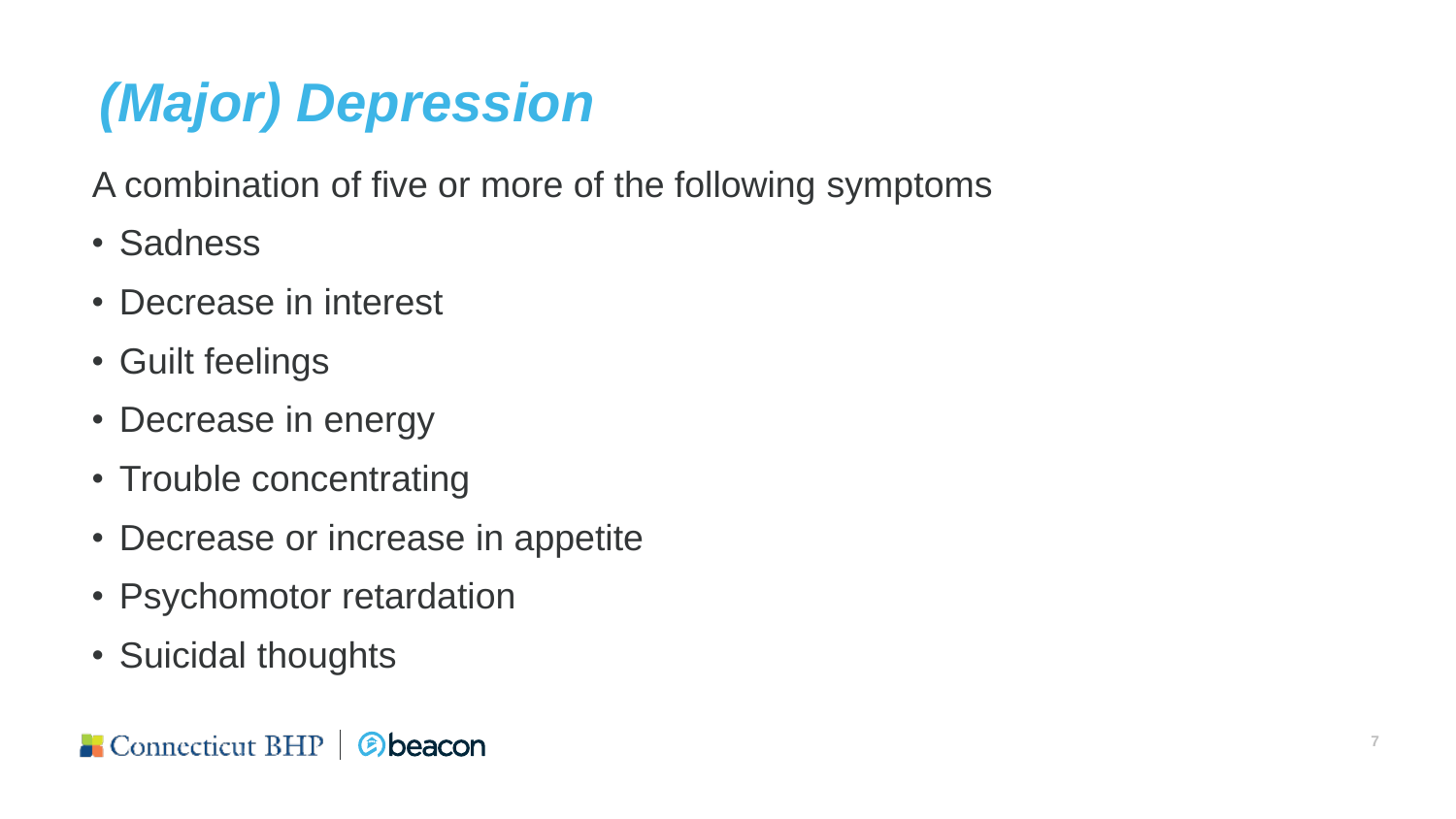#### *Link Between Metabolic Syndrome, Diabetes and Depression*

Multiple trajectories: Two-way street

E.g.: Stress -> High Blood Pressure -> Depression -> Overeating -> Obesity -> High cholesterol and (pre)diabetes

Metabolic Syndrome -> low grade inflammation -> depression

Non-adherence to e.g. blood pressure and diabetes medications due to depression worsens the former two.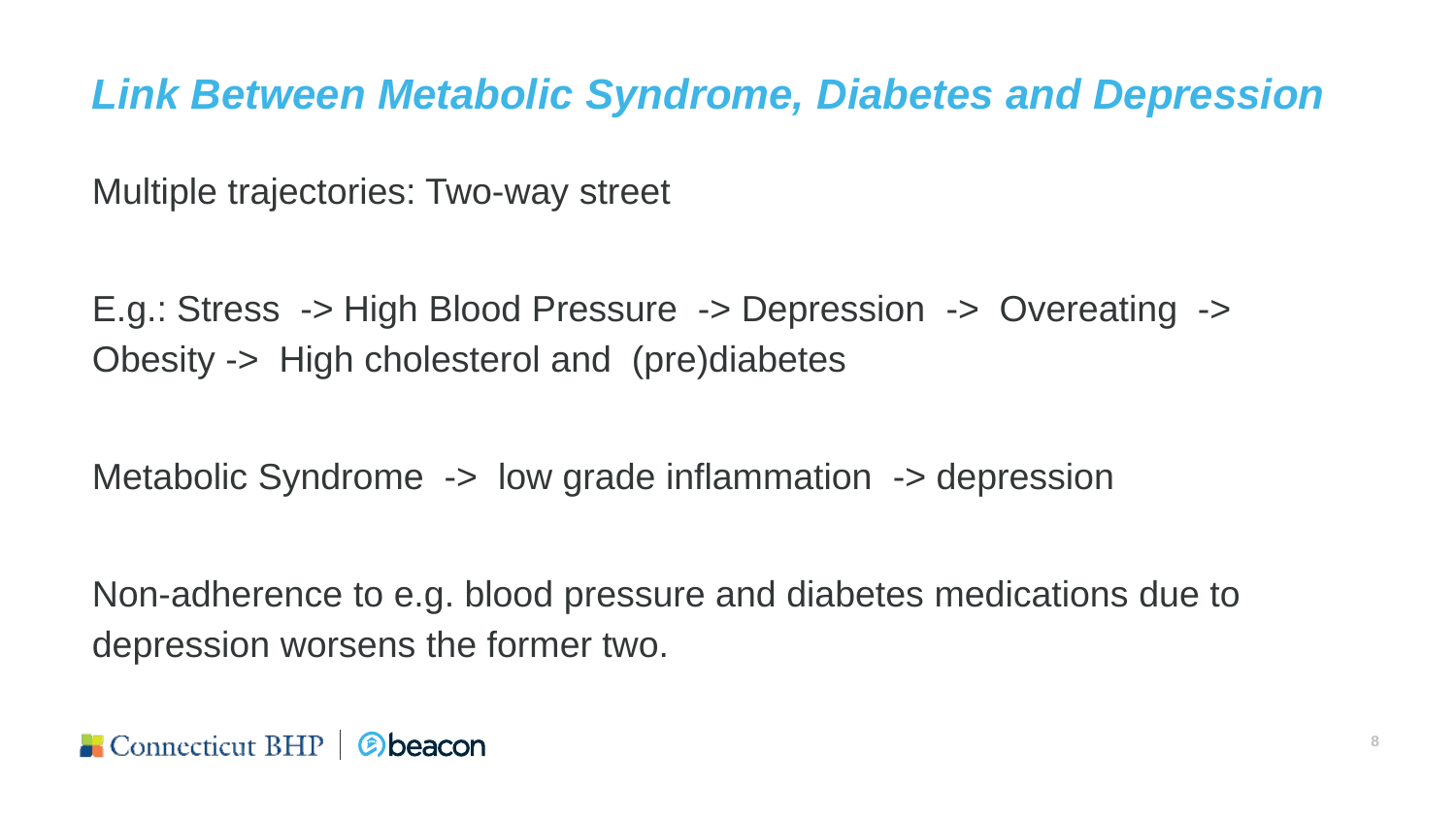#### *Role of Gut Microbiome*

- Gut microbiome = microbes in the gut  $($   $\sim$  100 trillion microbial cells)
- Brain and gut connected through nervous, immune and endocrine systems, neurotransmitters
- Stress hormones regulated by gut microbiota
- Altered biome composition in psychiatric disorders
- Medications can alter gut microbiome
- Different biome composition between lean and obese people, disappearing with healthier diet...
- Fecal transplants: Can feces help?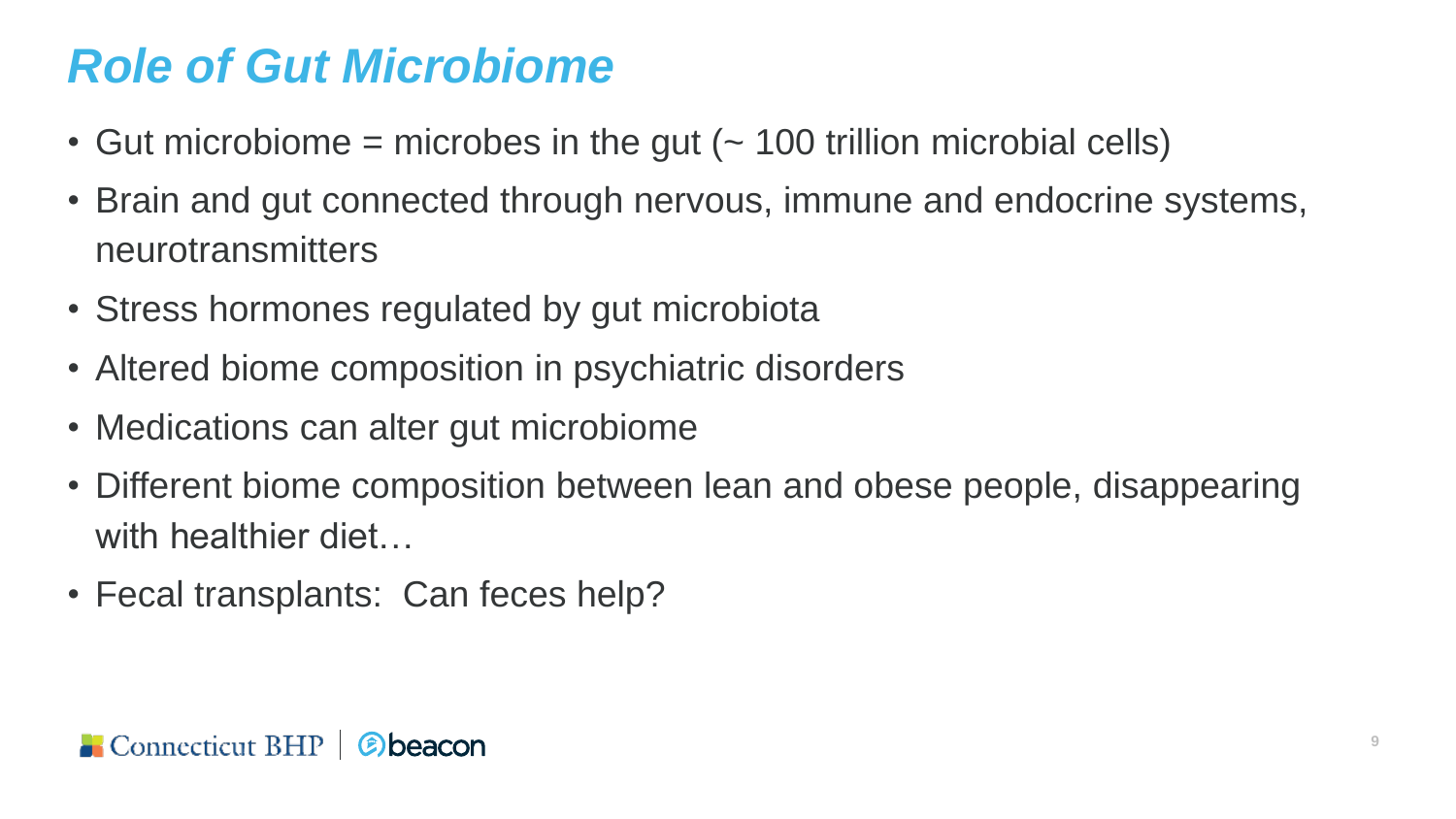#### *Which is more urgent…..*

Depression, Diabetes Mellitus and Metabolic Syndrome are all deadly diseases

Treatment of one can affect/improve others

Start with highest risk, consider depression first, but treat all three simultaneously

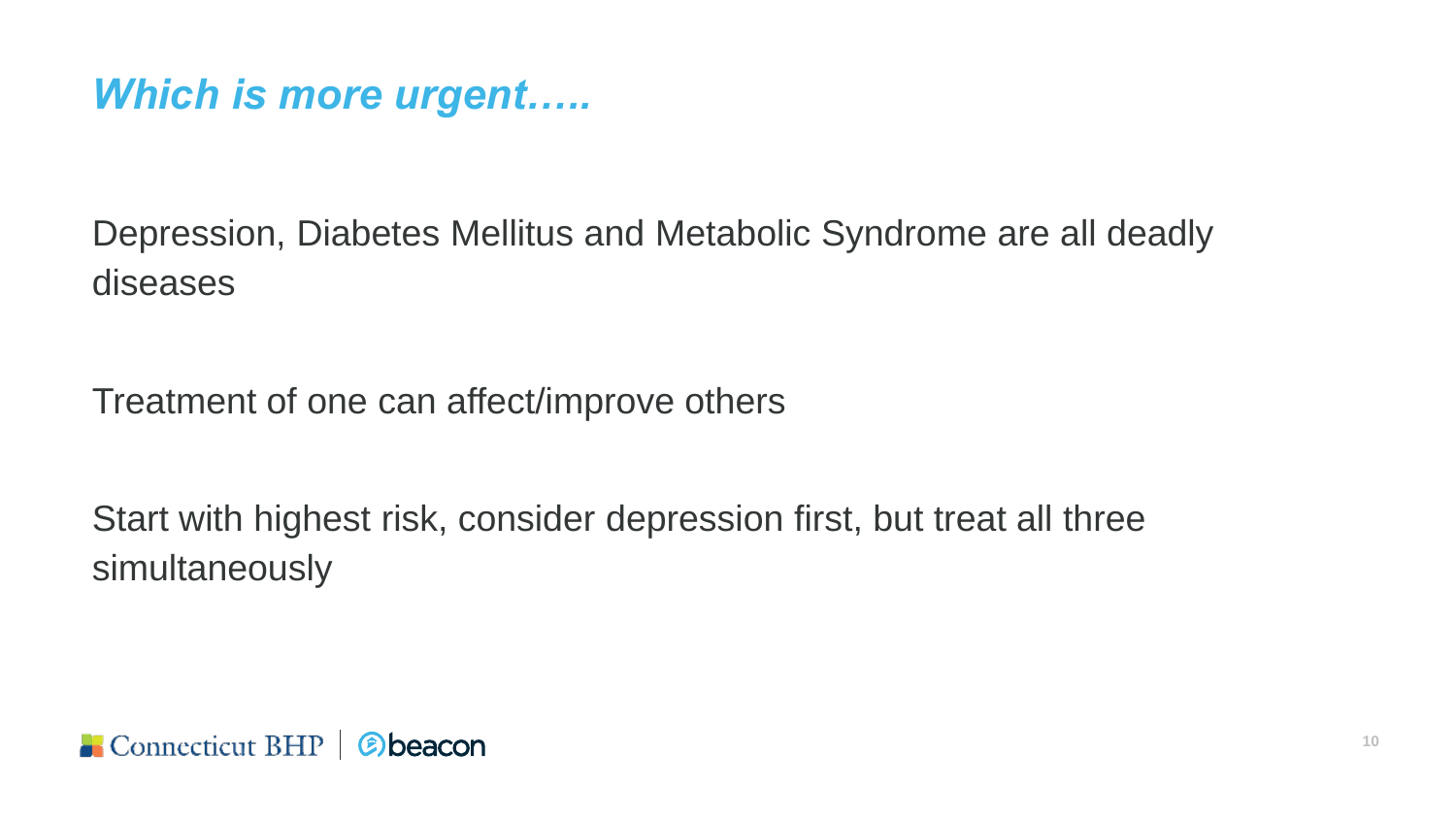

- A 40-year old overweight patient with severe depression, increased appetite, decreased energy, lack of sleep, trouble focusing, poor self-care
- Fluoxetine not helpful
- Risperidone added
- Develops obesity quickly
- prediabetes
- Worsening depression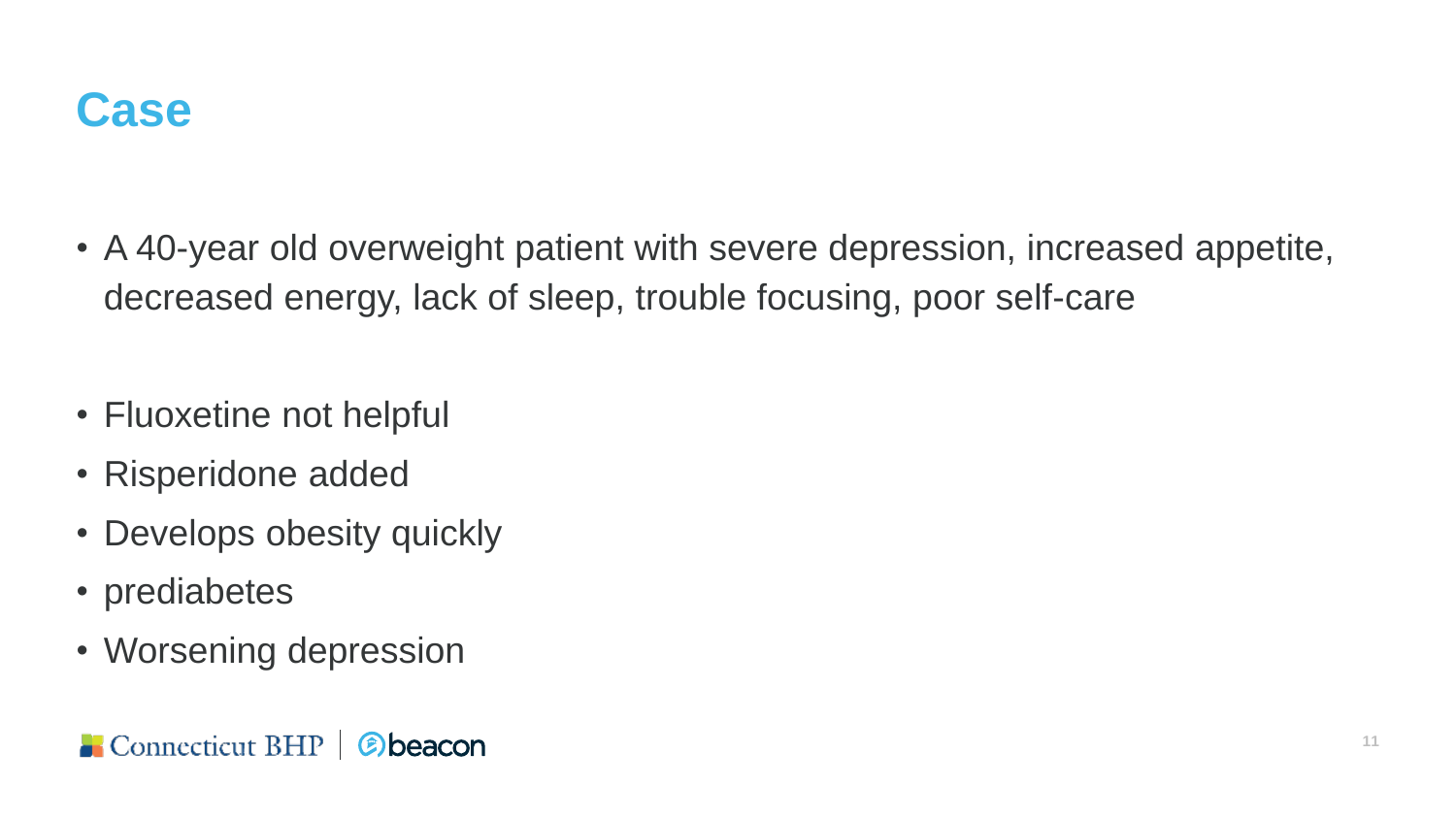#### **What you can do**

1. You arrange for (accompany to?) appointment with primary care doctor 2. Make a list of questions

Results of assessment by MD:

- Elevated hemoglobin A1c observed
- Metformin prescribed for blood glucose control
- High cholesterol/triglycerides diagnosed diet/exercise recommended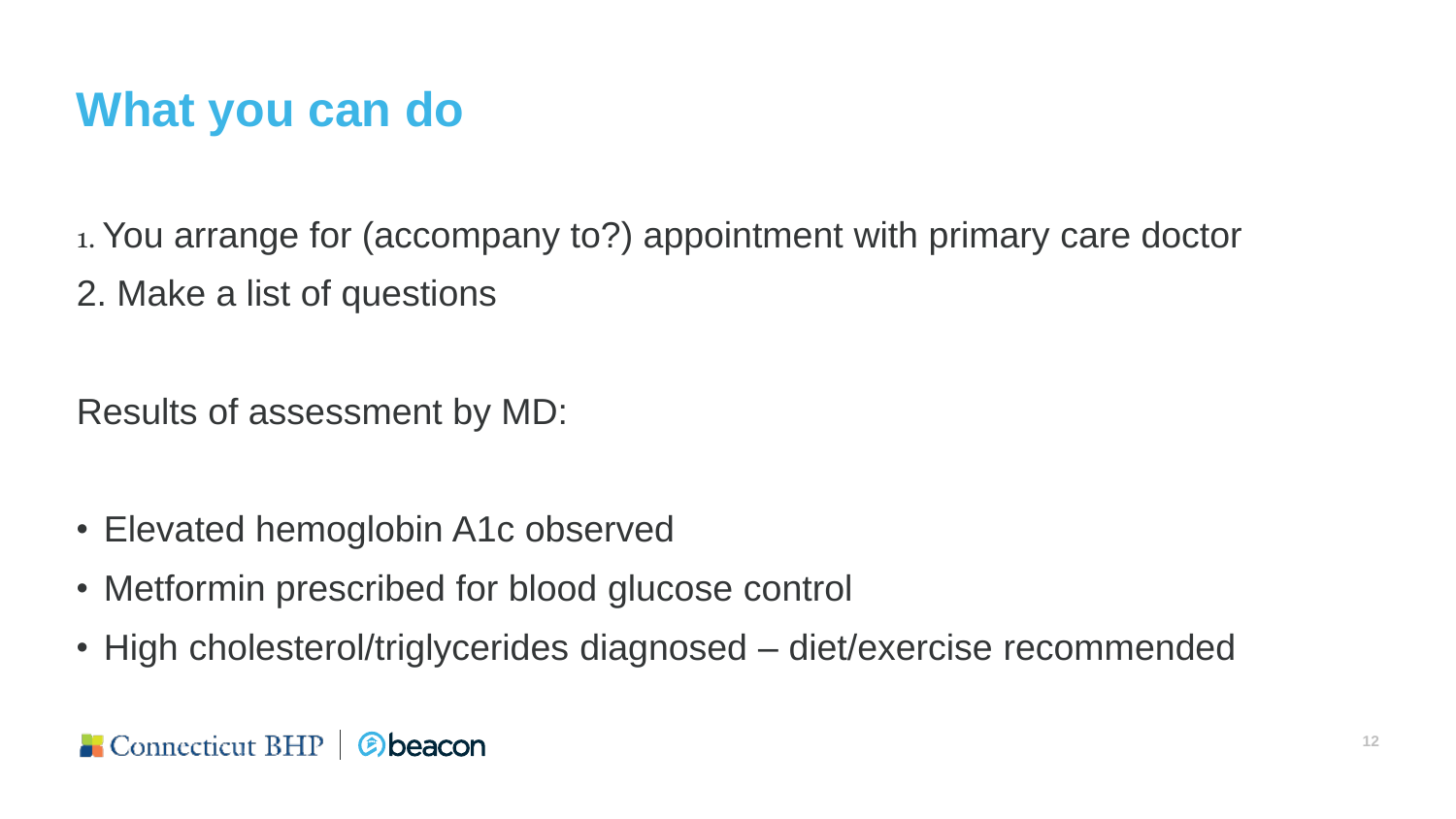#### **Prevention (and treatment)**

#### **A healthy lifestyle**

- Getting at least 30 minutes of physical activity most days
- Eating plenty of vegetables, fruits, lean protein and whole grains, PORTION **CONTROL**
- Limiting saturated fat and salt in diet
- Maintaining a healthy weight
- Not smoking/vaping (nicotine/marijuana)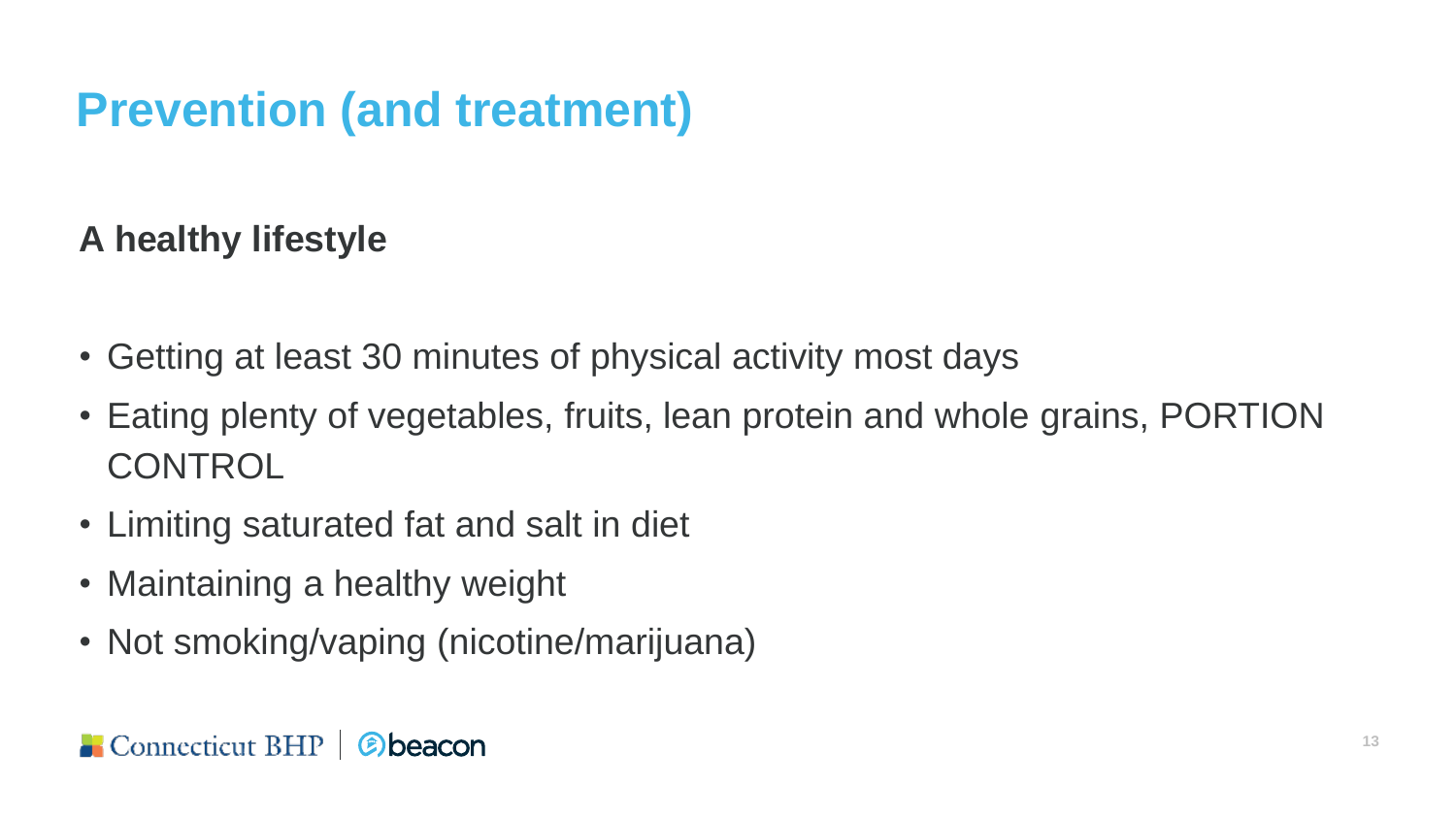#### **What you can do**

Observe and document any changes

Encourage:

- o Healthy eating. Go grocery shopping, cook
- o Adherence to medications
- o Keep doctor's appointments
- o Connect to others
- o Moving

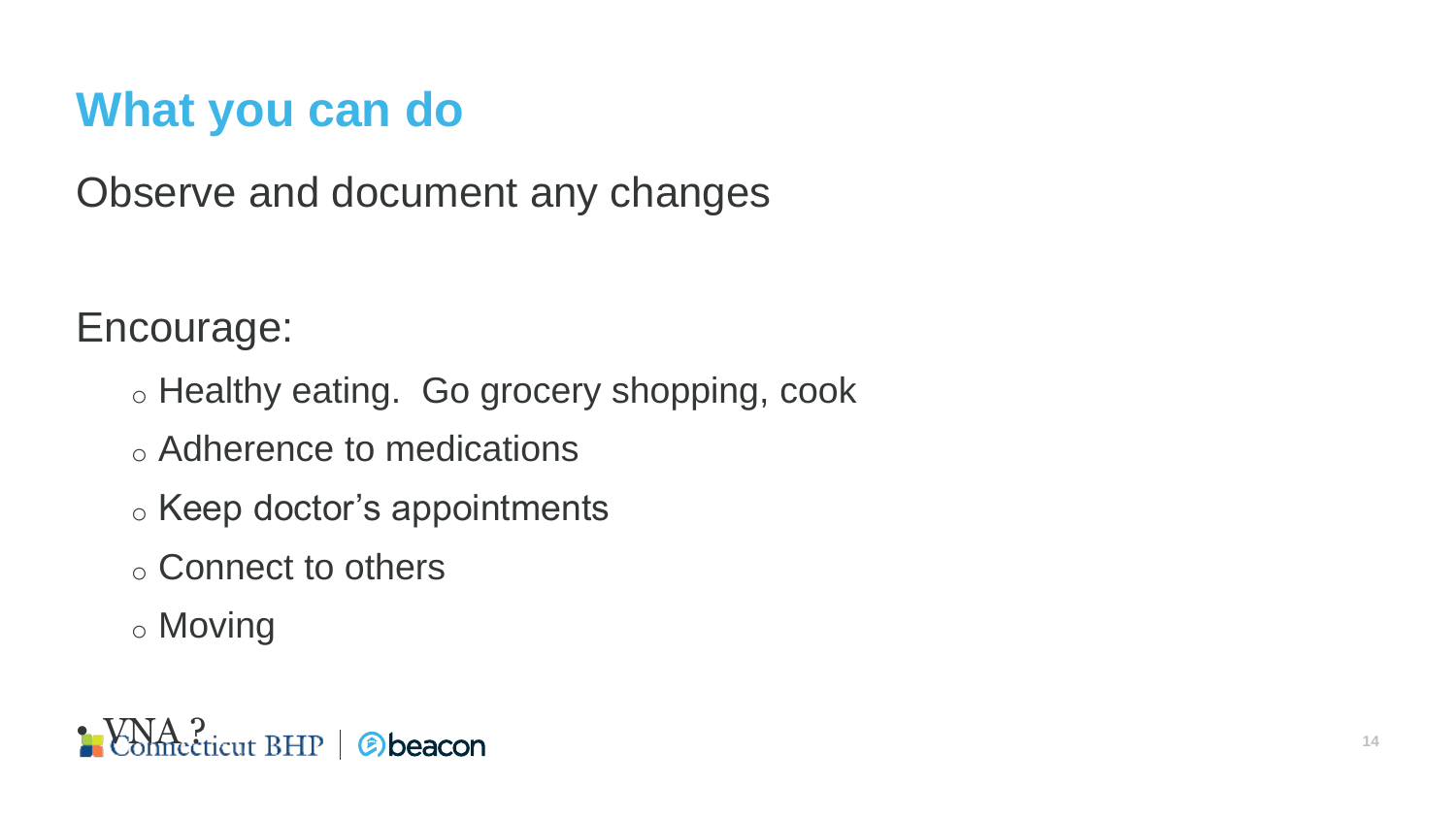### **Diabetes Treatment and Serious Mental Illness**

- Diabetes increases risk for depression 2-3 fold
- Up to 45 % of mental health disorders in diabetic patients undiscovered
- Diabetes treatment does not cause but can improve mental health disorders
- Metformin may help with weight loss…..if combined with diet and exercise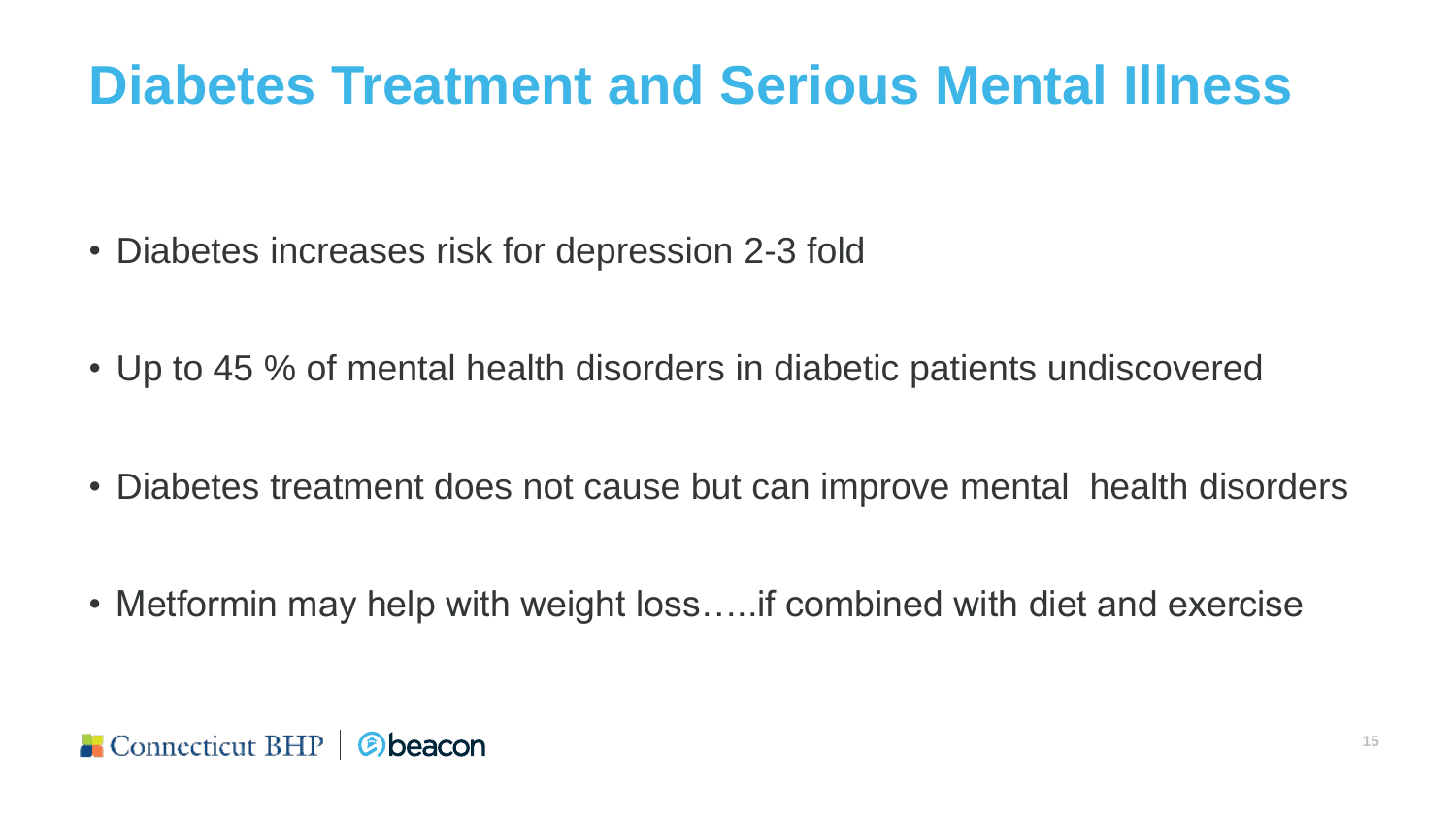### *Role of psychiatric medications in Metabolic Syndrome*

Risk for obesity in severe mental illness 2-3 fold increased. Young adults at higher risk

~ Ten percent of patients on antipsychotics develop diabetes

Most antipsychotics increase in appetite:

- -> weight gain
- -> high blood pressure
- -> diabetes
- -> high cholesterol

However, effects can be independent of weigh gain: e.g. decreased insulin sensitivity

Antipsychotics alter effect of hormones (ghrelin and leptin) on lipid and glucose regulation ut BHP | @ beacon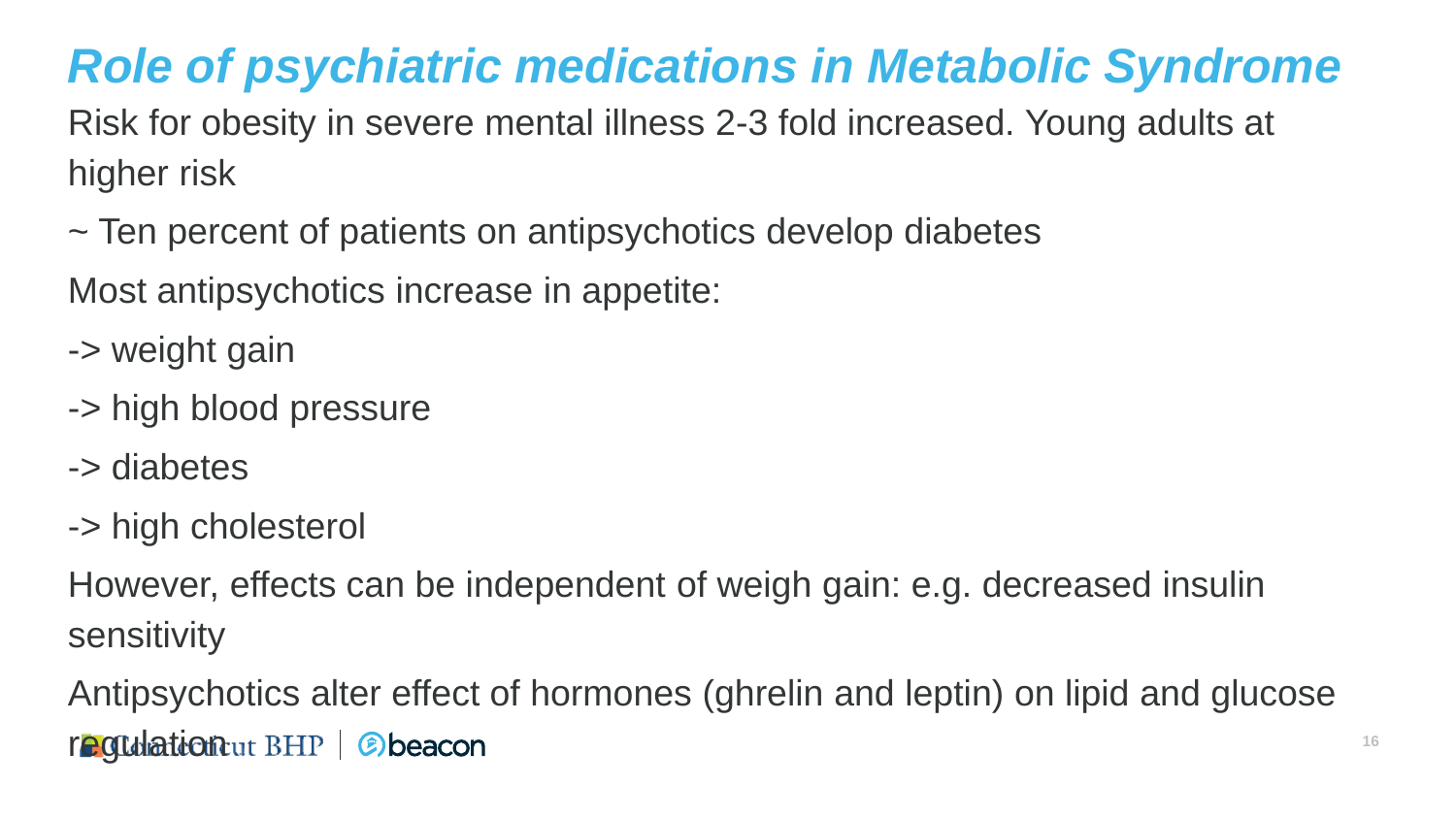### *Role of psychiatric medications in Metabolic Syndrome*

Commonly used antipsychotics and antidepressants\* causing weight gain, sedation, insulin resistance (T2DM):

| Zyprexa (olanzapine)    | Rexulti (brexpiprazole) | <b>Thorazine (chlorpromazine)</b> |  |
|-------------------------|-------------------------|-----------------------------------|--|
| Risperdal (risperidone) | Clozaril (clozapine)    |                                   |  |
| Invega (paliperidone)   | Saphris (asenapine)     |                                   |  |
| Fanapt (iloperidone)    | Vraylar (cariprazine)   |                                   |  |
| Seroquel (quetiapine)   | Haldol (haloperidol)    |                                   |  |
| Abilify (aripiprazole)  | Prolixin (fluphenazine) | Lithium <sup>*</sup>              |  |
| Latuda (lurasidone)     | Trilafon (perphenazine) | Remeron (mirtazapine)*            |  |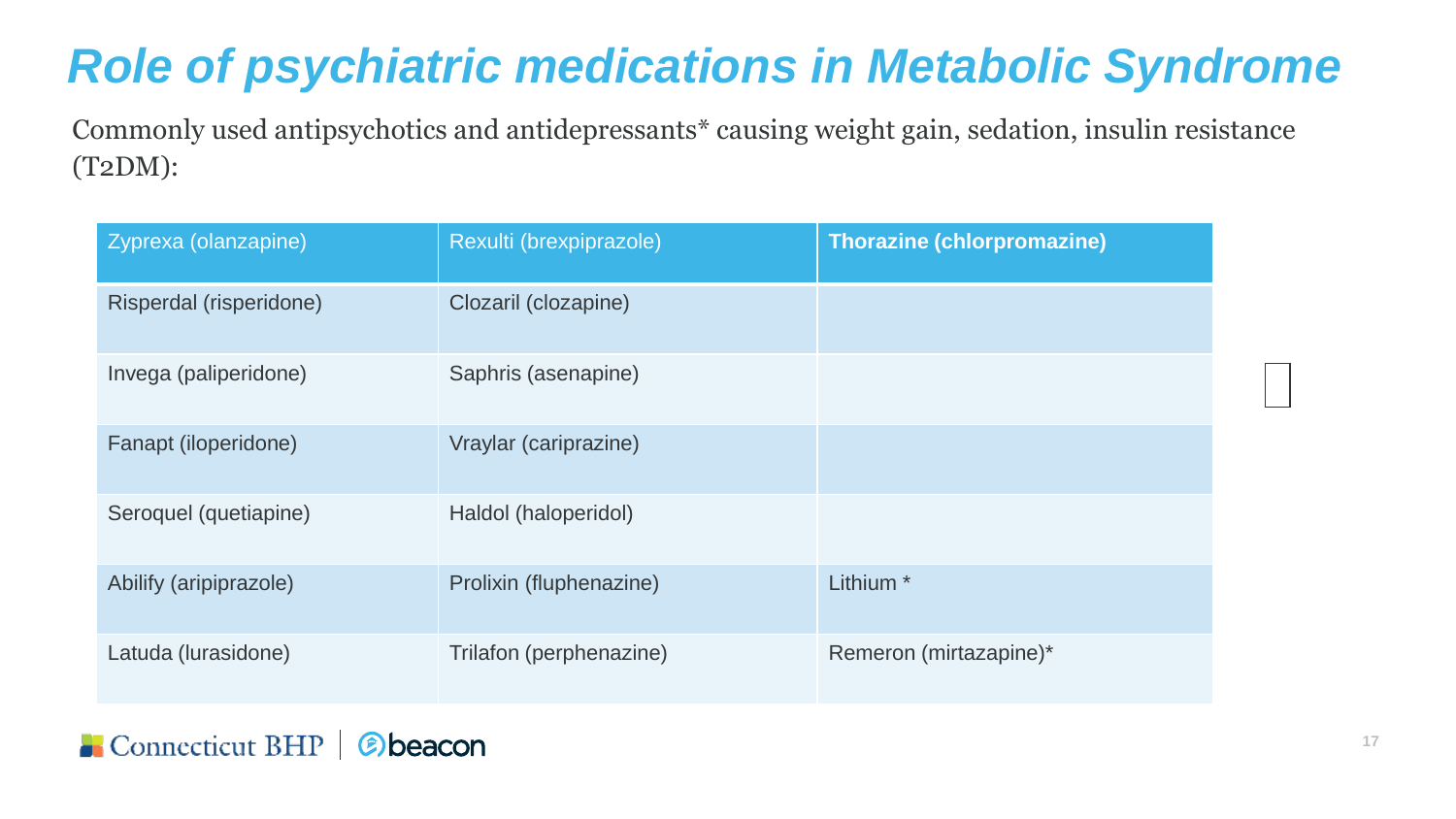### **Conclusion**

- Depression can be caused by medical disorders such as diabetes mellitus or medication side effects
- Certain pharmacological treatments for depression can cause metabolic syndrome
- Metabolic Syndrome and Type 2 Diabetes are reversible
- Prevention and treatment have similarities (healthy life style)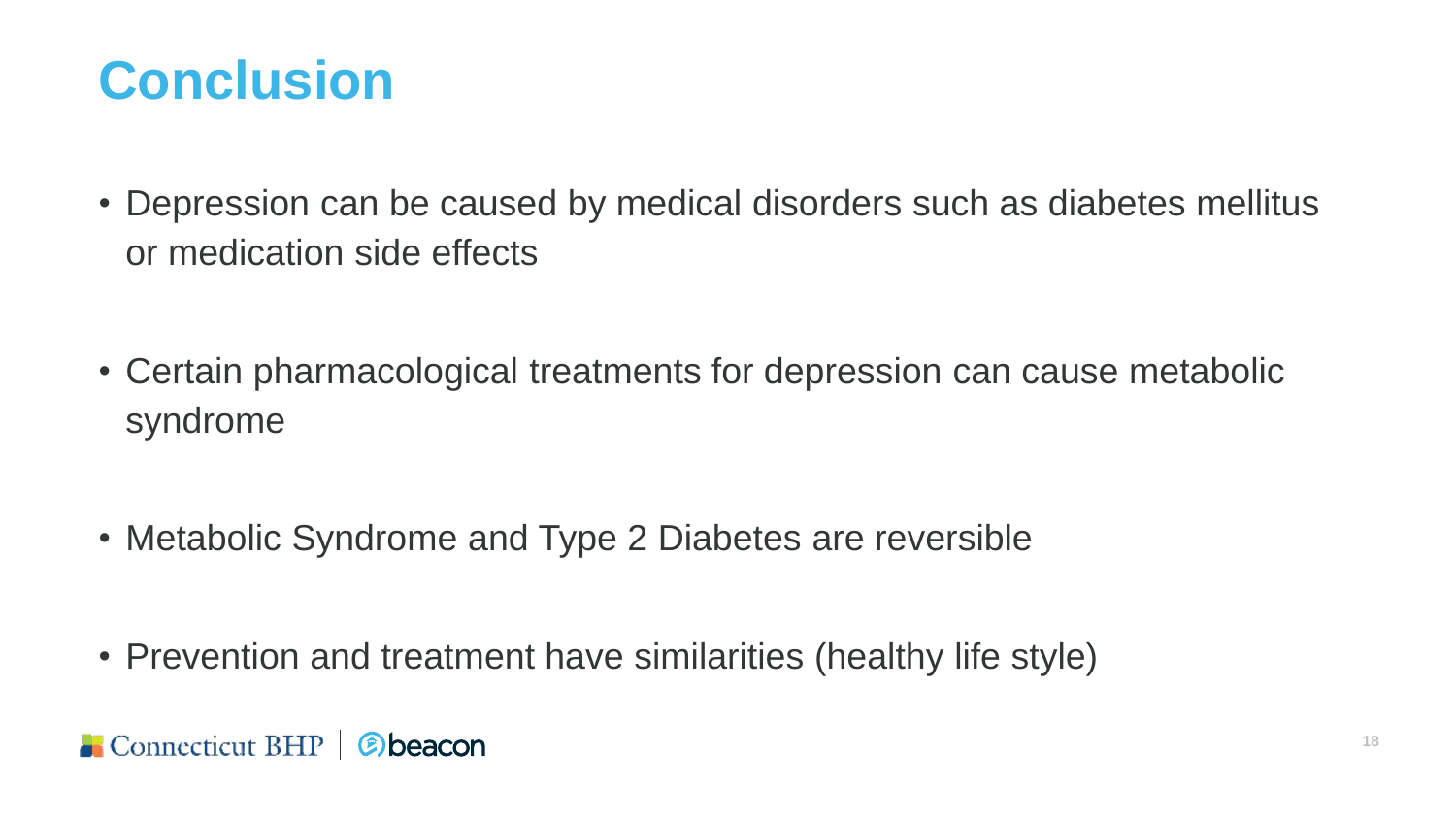#### **References and Helpful links**

Holt RIG, Association Between Antipsychotic Medication Use and Diabetes. Current Diab Rep, 2019; 19(10): 96.

https://www.ncbi.nlm.nih.gov/pmc/articles/PMC6718373/

Bretler et al. The effects of antipsychotic medications on microbiome and weight gain in children and adolescents. BMC Medicine (2019) 17:112

https://www.ncbi.nlm.nih.gov/pmc/articles/PMC6582584/

Stahl, S: The prescriber's guide

[https://stahlonline.cambridge.org/prescribers\\_guide.jsf](https://stahlonline.cambridge.org/prescribers_guide.jsf)

Connecticut BHP | Cobeacon